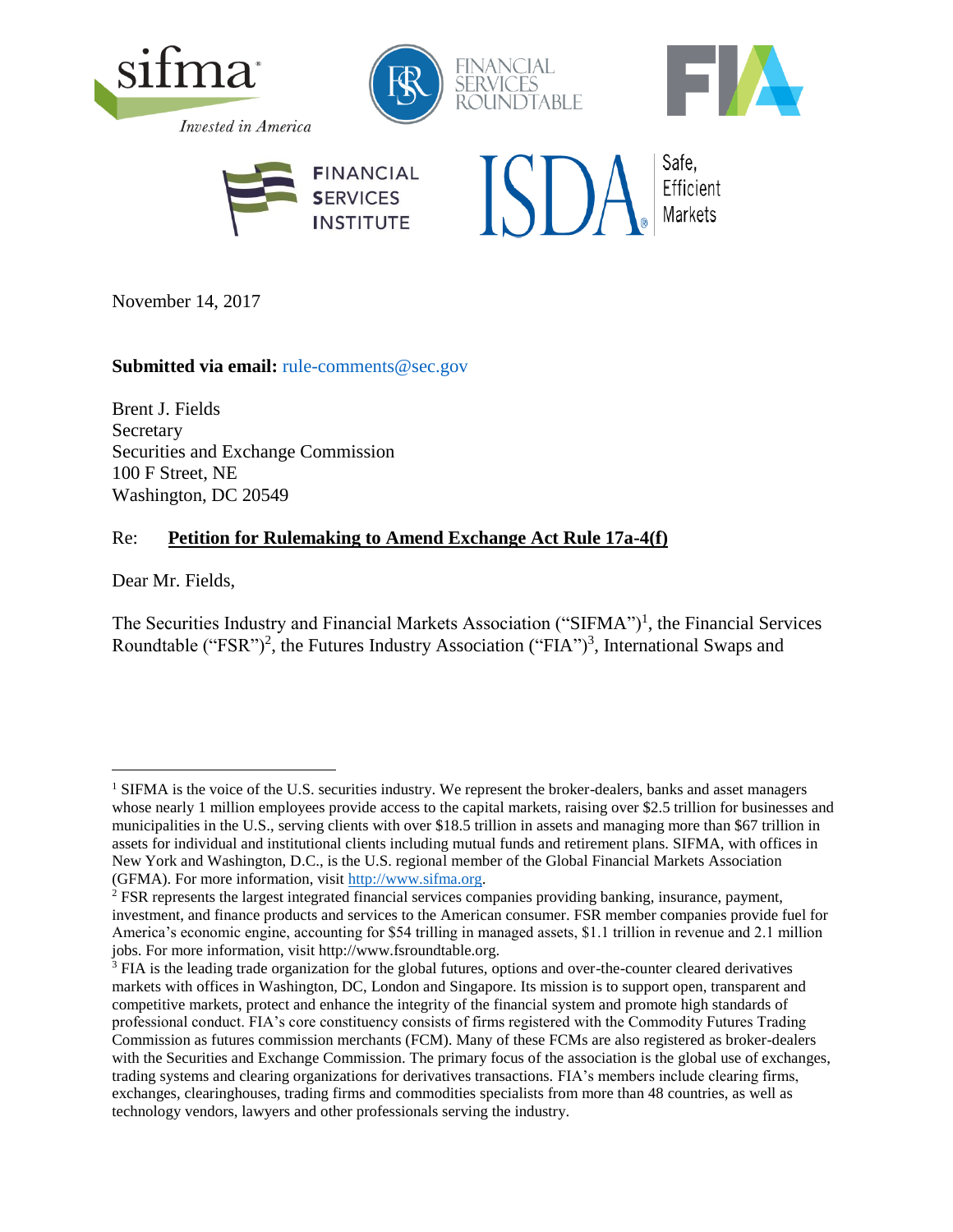Derivatives Association ("ISDA")<sup>4</sup>, and the Financial Services Institute<sup>5</sup> (together, the "Associations") respectfully petition the Securities and Exchange Commission ("SEC" or "Commission"), pursuant to Rule 192(a) of the Commission's Rules of Practice, to amend Rule 17a-4 under the Securities Exchange Act of 1934 ("Exchange Act") ("Petition"). Specifically, the Associations request that the Commission amend Rule 17a-4(f) to no longer require brokerdealers to implement a "non-rewriteable, non-erasable" or "write once, read many" ("WORM") standard, notify their designated examination authority of their intent to use electronic storage, have an electronic records audit system, and employ a third-party downloader. As described in more detail below, these 20-year old technology-specific rules are obsolete and measurably slowing the pace of securities firms' adoption of communication technologies that investors are using and requesting.

In place of those outdated requirements, the Associations propose a rigorous retention standard that is technology-neutral and consistent with current approaches to managing and protecting data. A modernized rule will allow firms to take advantage of the most current information management technologies and more effectively secure regulatory records. This proposal would not otherwise affect the description or types of records required to be retained under the Exchange Act nor inhibit prompt access to such records by the SEC or other self-regulatory organizations. 6

The recent action by the Commodity Futures Trading Commission ("CFTC") to modernize its electronic storage requirements—by eliminating the antiquated WORM standard and the thirdparty technical consultant requirements from its own rules—originated from a rule petition, like this one, from several trade associations. The CFTC implemented the WORM requirements in 1999 to be consistent with similar requirements that the SEC had implemented two years earlier. After careful consideration and industry dialogue, the CFTC amended its rules this year to grant regulated entities "greater flexibility regarding the retention and production of all regulatory records under a less-prescriptive, principles-based approach."<sup>7</sup> Unfortunately, the CFTC amendments provide limited benefit to our members without corresponding rule changes by the SEC. Any entity subject to both the broker-dealer and CFTC recordkeeping requirements must nonetheless maintain required records in WORM format, despite the CFTC rule changes, if those

÷.

<sup>4</sup> Since 1985, ISDA has worked to make the global derivatives markets safer and more efficient. Today, ISDA has over 875-member institutions from 68 countries. These members comprise a broad range of derivatives market participants, including corporations, investment managers, government and supranational entities, insurance companies, energy and commodities firms, and international and regional banks. In addition to market participants, members also include key components of the derivatives market infrastructure, such as exchanges, intermediaries, clearing houses and repositories, as well as law firms, accounting firms and other service providers. More information about ISDA and its activities is available on the Association's website: [www.isda.org.](http://www.isda.org/)

<sup>&</sup>lt;sup>5</sup> The Financial Services Institute (FSI) is an advocacy association comprised of members from the independent financial services industry, and is the only organization advocating solely on behalf of independent financial advisors and independent financial services firms. Since 2004, through advocacy, education and public awareness, FSI has been working to create a healthier regulatory environment for these members so they can provide affordable, objective financial advice to hard-working Main Street Americans. For more information, visit [www.financialservices.org.](http://www.financialservices.org/)

<sup>&</sup>lt;sup>6</sup> In any event, as noted below, we understand that regulators (including SEC and FINRA examiners and enforcement staff) do not typically require records to be produced from WORM storage because the information or data is not readily sortable or searchable.

<sup>7</sup> *Recordkeeping*, 82 Fed. Reg. 24,479, at 24,480 (May 30, 2017) ("CFTC Adopting Release").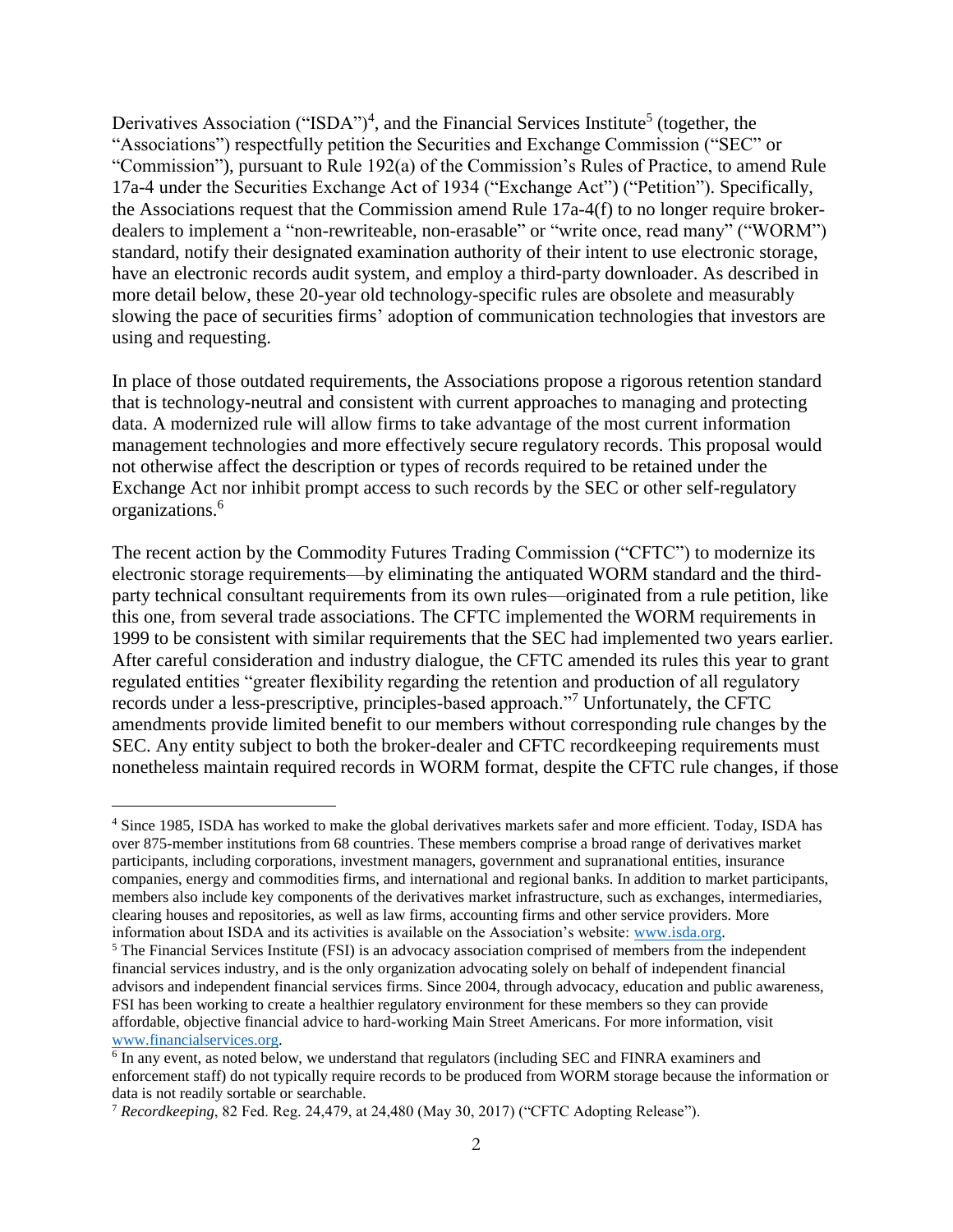records are comingled.

Significantly, with the CFTC's action, broker-dealers are now the only regulated financial service entities, including other SEC registrants, subject to the burdensome and outmoded WORM standard. The Associations urge the SEC to take this opportunity to modernize the broker-dealer recordkeeping requirements to reflect and promote technological advances, and to facilitate regulatory and operational harmonization with CFTC rules and other SEC regulatory regimes.

Recently when speaking about technological advances and innovation, Chair Clayton said, "While this dynamic atmosphere presents challenges, it also provides opportunities for improvements and efficiencies. It is our job as regulators to find these."<sup>8</sup> The SEC's electronic recordkeeping requirements should be reconsidered in light of the countless technological improvements made since Rule 17a-4(f) was implemented 20 years ago.

## **A. Background on SEC WORM Storage Requirements**

The SEC adopted the WORM standard in 1997 as a part of a regulatory release that expressly permitted electronic recordkeeping within certain limited parameters.<sup>9</sup> The Commission's revised Rule 17a-4(f) delineated the conditions under which a broker-dealer could use electronic media to store required records. Although the Commission has issued limited guidance regarding these electronic storage requirements for broker-dealers, it has not otherwise engaged in a substantive review of them in the 20 years since they were implemented.

Notably, in 2001, the Commission specifically considered and rejected WORM storage requirements for investment companies and investment advisers, opting instead for principlesbased electronic storage requirements for these entities.<sup>10</sup> The investment company and adviser rules were designed to be technology-neutral and did not include the WORM requirement because the Commission had "not experienced any significant problems with funds or advisers altering stored records."<sup>11</sup> The Commission did not present evidence that there were actually fewer issues with funds and advisers; rather, the Commission simply stated that it had not found any significant issues.

In 2003, at the urging of the industry, the SEC issued an interpretative release expressly stating that a combination of hardware and software controls could be used in lieu of optical disc storage, which was viewed as limiting and outdated.<sup>12</sup> Although the Commission seemingly attempted to make the rule technology-neutral, the release stated that software controls alone (e.g., access controls, audit logs, etc.) were not sufficient because they did not prevent deletion –

÷.

<sup>8</sup> Speech by SEC Chair Jay Clayton at the Economic Club of New York (July 17, 2017), *available at* [https://www.sec.gov/news/speech/remarks-economic-club-new-york.](https://www.sec.gov/news/speech/remarks-economic-club-new-york)

<sup>9</sup> *Reporting Requirements for Brokers or Dealers Under the Securities Exchange Act of 1934*, Exchange Act Release No. 34-38245, 62 Fed. Reg. 6469 (Feb. 12, 1997).

<sup>&</sup>lt;sup>10</sup> *Electronic Recordkeeping by Investment Companies and Investment Advisers, Release No. IC-24991 and IA-*2945, 66 Fed. Reg. 29,224 (May 30, 2001).

<sup>11</sup> 66 Fed. Reg. 29,224, at n. 7.

<sup>12</sup> *Electronic Storage of Broker-Dealer* Records, Exchange Act Release No. 47806, 68 Fed. Reg. 25,281, Release 34-47,806 (May 12, 2003).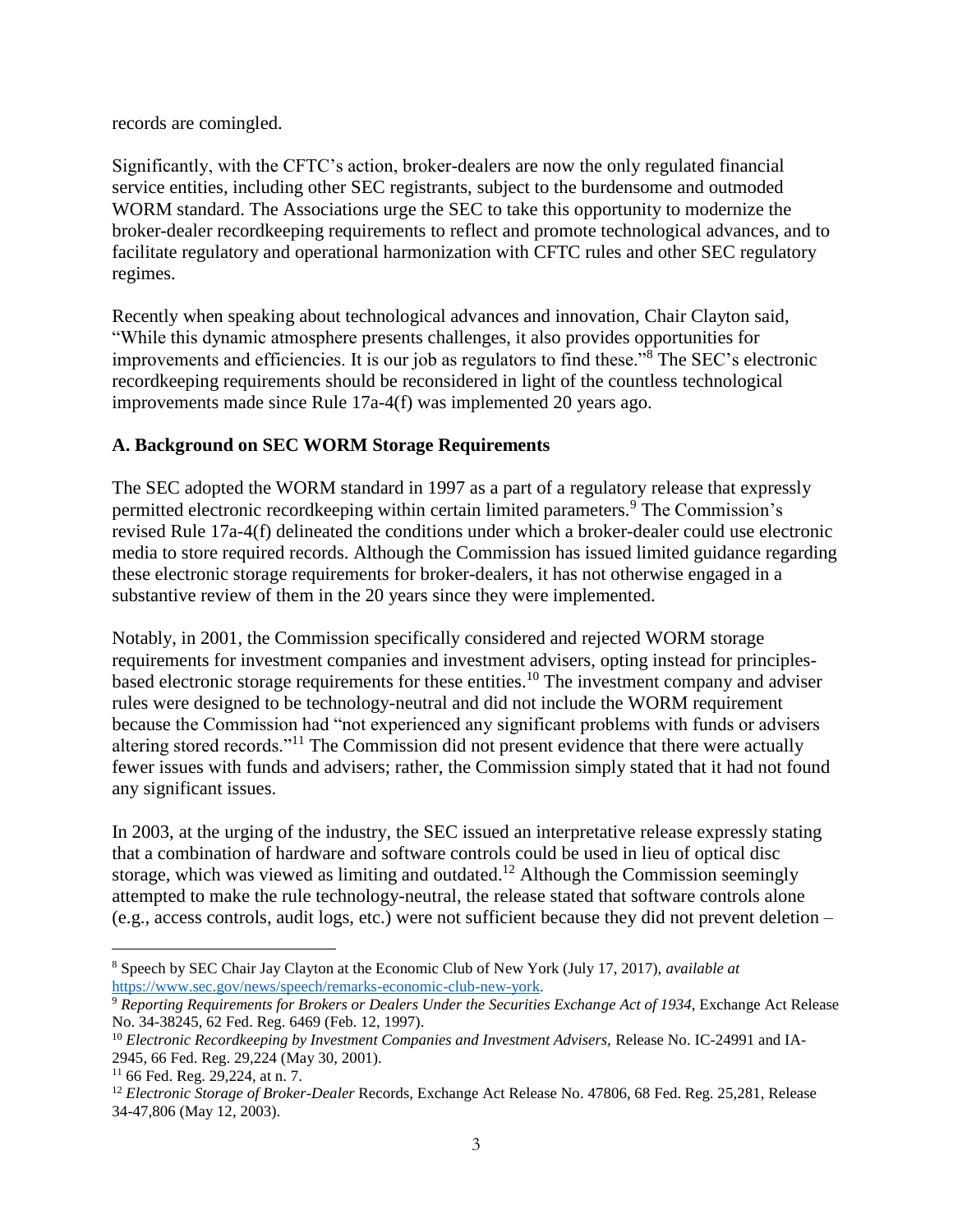resulting in practical limitations for available storage options.

# **B. Challenges of WORM**

The 20-year old WORM storage requirement continues to challenge broker-dealers. Today, WORM systems are costly, outmoded, and inefficient storage containers used exclusively to meet the rule's requirements.

### *1. Ineffective Business Continuity Plan or Cybersecurity Tool*

Records stored in WORM cannot effectively be used for business continuity planning ("BCP") or cybersecurity defenses because the nature of these records makes such use of this technology impractical and, in some cases, impossible. Data stored in WORM is essentially a static snapshot of a record that is locked and secured from any manipulation or deletion, as opposed to a complete system that could be used to stand up a production system during or following a disaster event. Moreover, WORM records are not correlated or programmed to work with customer-facing communications systems that provide records for customers, such as websites, voice response units ("VRUs"), dynamic communication tools, and databases used by representatives to access customer financial records.

WORM storage technology is not suited to handle the backup and recovery needs of dynamic financial institutions that are conducting millions of transactions and real-time communications with customers on a minute-by-minute basis. Firms maintain multiple backup systems, in addition to SEC-required WORM systems, and also deploy failover systems that duplicate records for almost immediate retrieval should a system go down. Some firms have developed internal cloud-based systems that are regionally dispersed to duplicate data in real time and store customer records and activity (e.g., trades, web activities, etc.). Other firms use external providers who develop and create disaster recovery systems with the same framework for restoring information to its state immediately before a disruptive event occurred. WORM storage systems cannot and do not serve in this capacity.

Further, WORM storage systems are not immune to a cyber-attack or any other BCP event. They remain subject to many of the same potential failures and data corruption problems as with any other storage system, including the physical destruction or alteration of the underlying hardware. WORM storage systems were never intended to be a failsafe system that would address cyber incidents or events.

## *2. Ineffective for Dynamic Content*

As discussed above, WORM storage is antiquated and not sufficiently flexible to provide a meaningful storage mechanism for increasingly complex and dynamic regulated records. Although storing electronic communications data—like e-mail and instant messaging, or common unstructured file types such as PDF—in WORM format has become standardized, dynamic content generated by complex trading and risk systems, emerging communications platforms, as well as records created by aggregating information from various systems, cannot be easily stored in WORM format. The complexity of the source information makes effective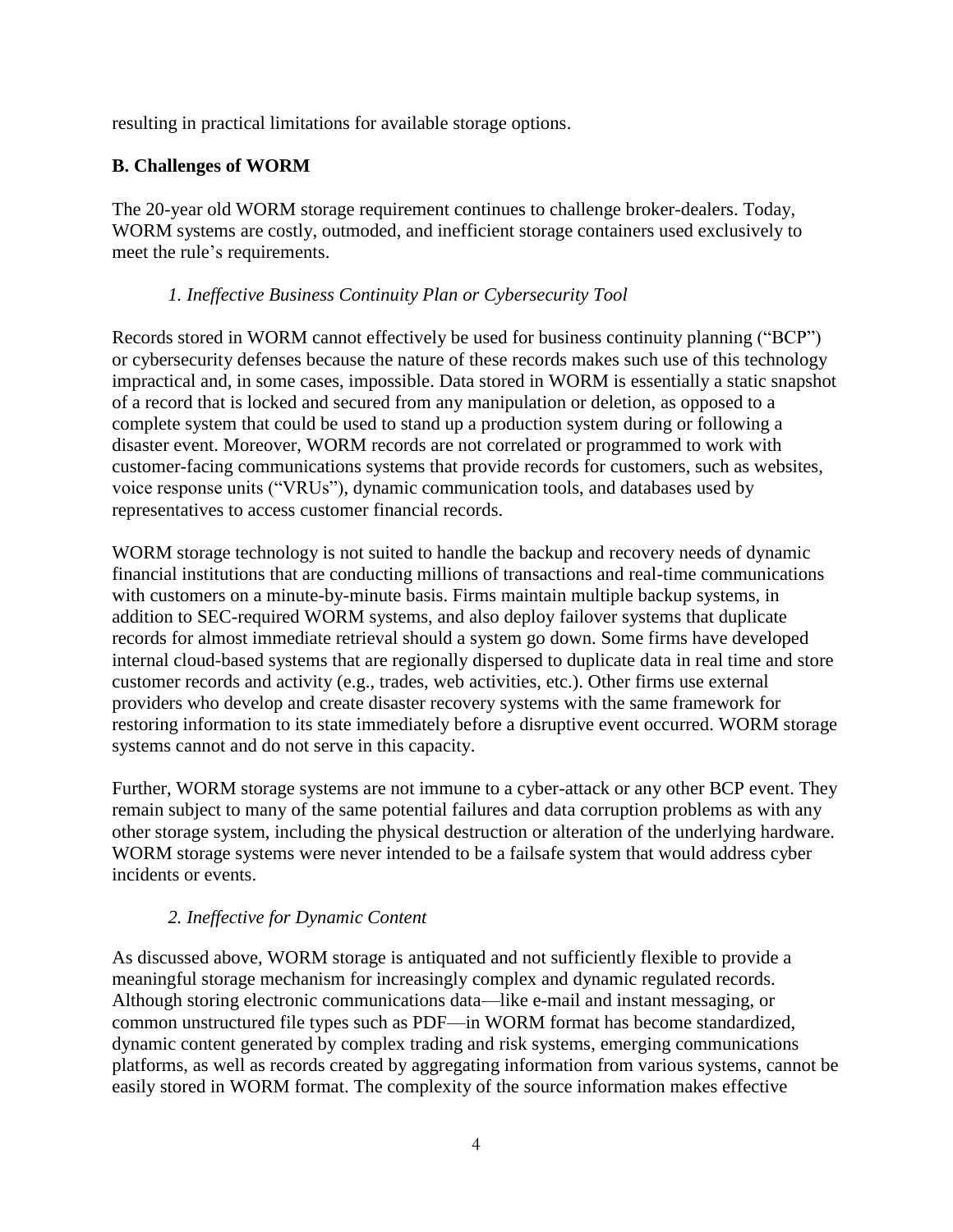### WORM storage costly and difficult.<sup>13</sup>

In simple terms, archiving dynamic data in WORM storage requires firms to create static documents or reports that are comprised of data generated by and from dynamic and interconnected computer systems. This process of compilation—which occurs solely information for WORM storage purposes—is costly, time-consuming, and generates information with less utility. Further, the stored document comprises a snapshot of the actual record at a specific point in time, and it is not intrinsically useful in recreating the record or demonstrating the dynamic nature of the communications in question.<sup>14</sup>

As a result, our members report that regulators (including SEC and FINRA examiners and enforcement staff) do not typically ask for production of records from WORM storage because the information or data is not readily sortable or searchable. Regulators instead request customized extracts or views of data collected from active storage systems where the record was originally created, that has not yet been transferred to a WORM system.

#### *3. Competitive Disadvantage*

÷.

The WORM storage requirements are hindering innovation in the brokerage industry due to the inordinate amount of resources allocated to the maintenance of these systems and the implementation challenges for new systems. Firms are required to allocate substantial capital to WORM storage technologies that serve a very narrow purpose. These WORM storage expenditures could otherwise be dedicated to solving practical technology issues facing the industry. When adopting its new recordkeeping rules, the CFTC recognized that firms could reallocate resources more effectively without the WORM requirement.<sup>15</sup>

Broker-dealers are now the only U.S.-registered financial institutions that must comply with WORM storage requirements. The divergence in regulatory approaches to electronic recordkeeping results in an unreasonable standard for U.S. broker-dealers in general, and particularly for those engaged in multiple regulated businesses. For example, broker-dealers selling commodities, futures, mutual fund and bank-issued products are subject to multiple overlapping recordkeeping obligations, including the WORM requirement. It is extremely costly and inefficient for firms that cannot separate records in accordance with a rule set, and therefore comingle records that may be governed by multiple regulators (i.e., SEC, CFTC, Federal Reserve, OCC, etc.). As a result, multi-service institutions retain non-broker dealer records in the higher-cost WORM format when they are not otherwise legally required to do so. This difference results in undue regulatory costs and inefficiencies without any benefit to investors and

<sup>&</sup>lt;sup>13</sup> With many of these sites customers and third-parties are constantly inputting or adding content to these digital platforms. The content for social media sites, for example, is both interactive and dynamic, with postings real-time and immediate responses by firms. Further, customers interact with financial institutions' web and mobile sites to access new financial technology tools and educational content for investment products and services. These websites include a vast array of interactive and dynamic digital content being generated every minute of the day.

<sup>&</sup>lt;sup>14</sup> Today, many records, such as web and mobile sites, are dynamically linked to information from other systems (e.g., systems or databases containing trading and market data or portfolio valuation information) and WORM technology captures static information only at a single point in time, and it cannot retain up-to-the-minute information that is capture through BCP dedicated storage systems working in real-time across systems. <sup>15</sup> 82 Fed. Reg. at 24,485.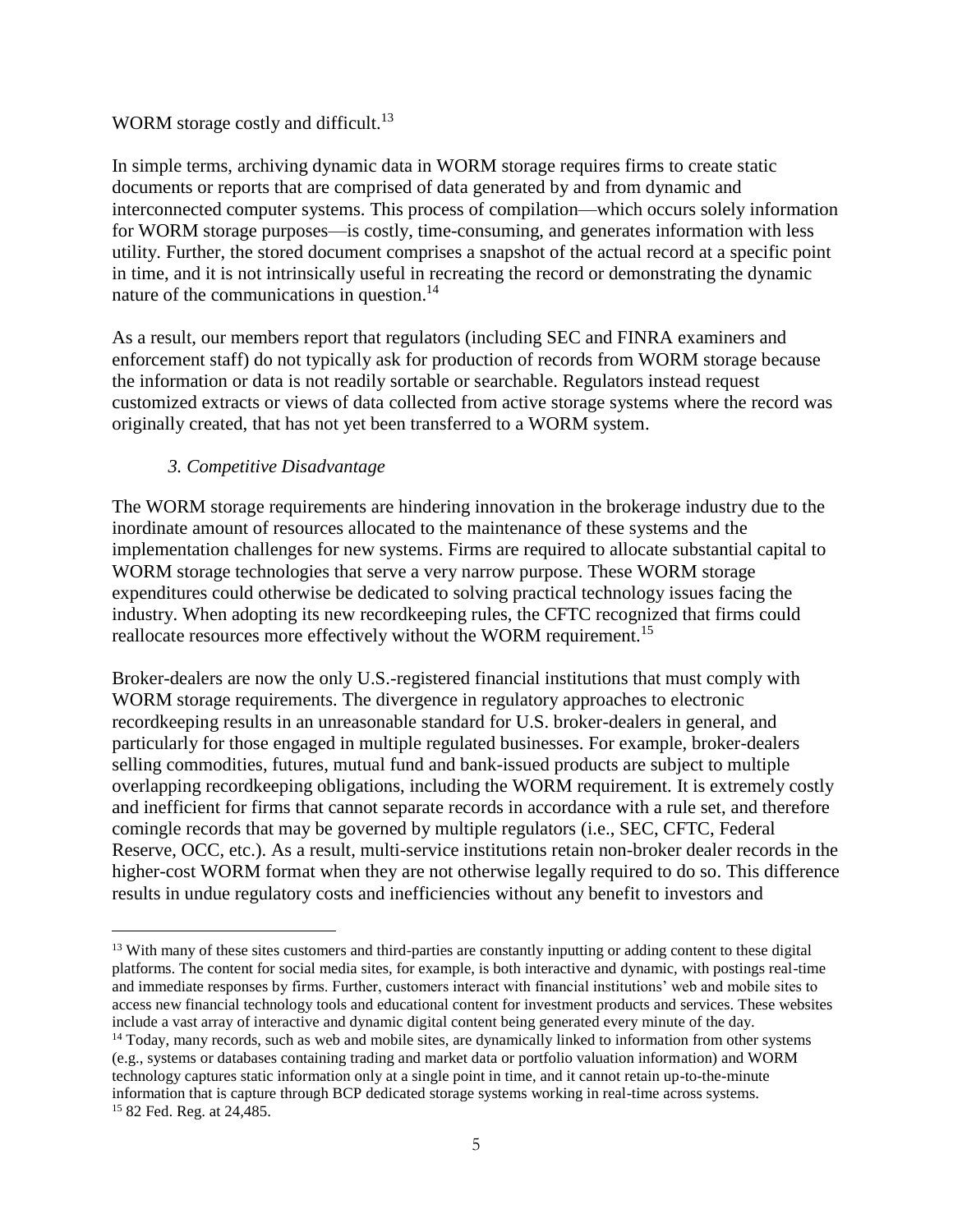consumers. Further, smaller firms may be driven out of the marketplace as increasingly only firms with scale and efficiencies can afford to maintain these antiquated recordkeeping systems.

# **C. Third Party Consultant and Audit System Requirements**

Rule 17a-4 also includes a requirement to hire a "third party…who has access to and the ability to download information" from the broker-dealer's electronic storage system.<sup>16</sup> Although there is little discussion of this requirement in the proposing or adopting releases, the requirement was presumably adopted to ensure regulator access to systems made unavailable by a catastrophic event or by uncooperative firm management.

Today, the third-party consultant requirement presents a serious cybersecurity threat. Providing unfettered third-party access to firm systems and client information increases data leakage risks. These risks have rapidly escalated, and were not apparent 20 years ago when the WORM rule was adopted.

A third-party downloader is unnecessary today because broker-dealers have internal experts who can access the data whenever necessary and have the controls in place to maintain security. Moreover, the SEC has sufficient means of compelling an uncooperative firm to produce information through subpoenas and other enforcement powers.

In addition to the third-party downloader requirement, Rule 17a-4 also requires firms to maintain an "audit system providing for accountability regarding inputting of records … to electronic storage media."<sup>17</sup> This "audit system" requirement is vague and difficult to comply with and, therefore, should also be removed. The CFTC found the audit system requirement in its own rules to be obsolete and therefore eliminated it, yet still required firms to maintain an audit trail, a significantly lower burden on firms, yet effective for determining authenticity of records.<sup>18</sup> The Associations urge the Commission to take similar action.

Finally, the proposed new rule eliminates the requirement for firms to notify their Designated Examining Authority ("DEA") 90 days in advance of implementing an electronic records system other than optical disc. DEAs understand that financial institutions maintain most records electronically, thus making the notification requirement not only unnecessary, but also burdensome on DEAs.

## **D. Unnecessary Costs**

Implementing and maintaining a WORM storage system is expensive. Our members estimate that the current cost to implement a WORM storage system for a large firm is on average about \$10 million dollars and an additional \$1.2 million annually to maintain the system. These estimates do not include additional internal resources dedicated to these systems, nor do they include ancillary costs of implementing WORM compliance for each new business application or system.

÷.

 $16$  Rule 17a-4(f)(vii).

<sup>&</sup>lt;sup>17</sup> Rule 17a-4(f)(v).

<sup>18</sup> 82 Fed. Reg. at 24,485.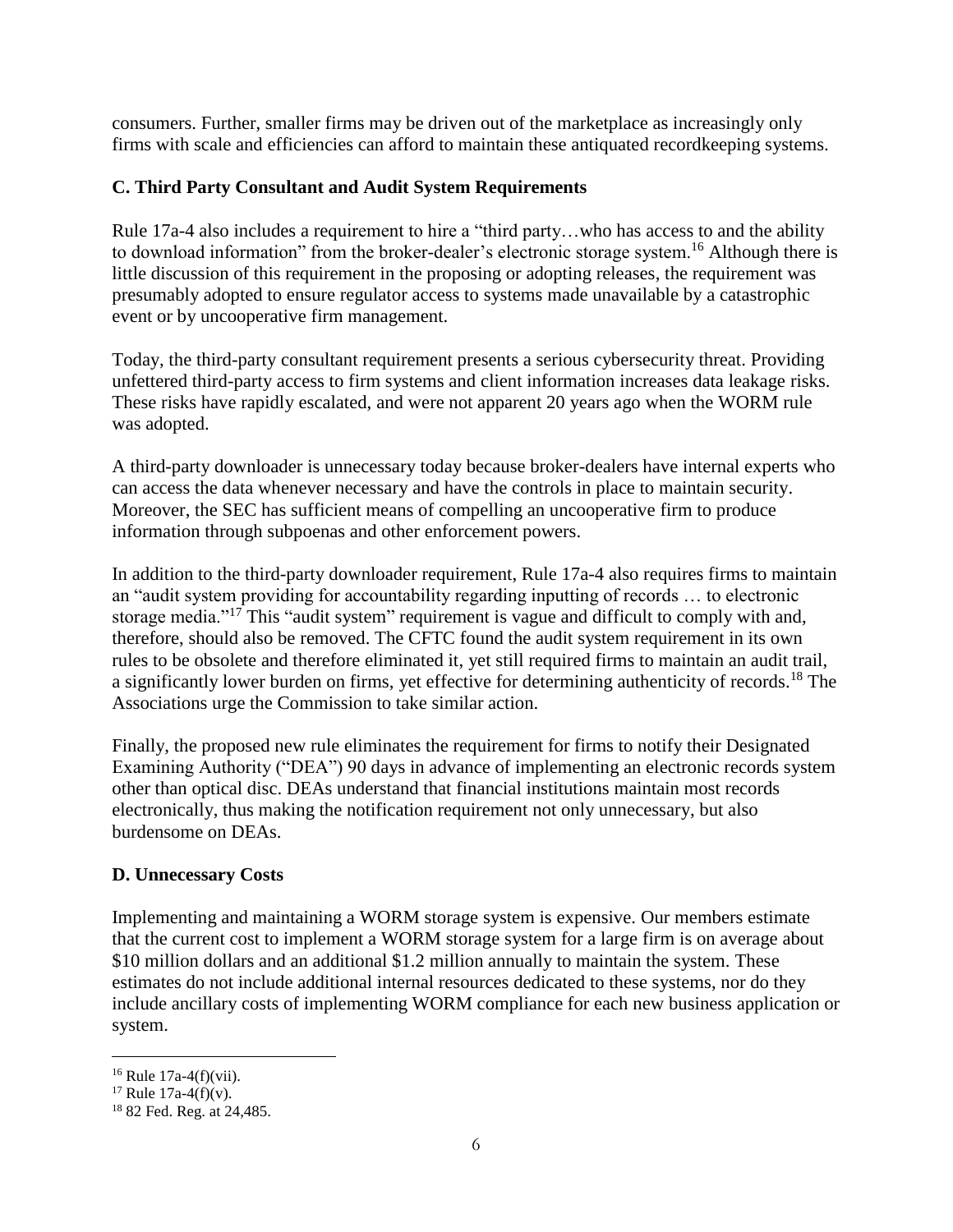For a large firm, the third-party downloader requirement has a clearly defined cost. One vendor charges \$2,000 for initial set-up for each broker-dealer and then charges \$8,000 per year to provide the requisite confirming letter to the SEC. Although these costs are relatively low per firm, across the industry this requirement is costing broker-dealers millions of dollars per year plus internal implementation resources without any apparent benefit to investors.

Further, these ongoing costs will continue to rise as WORM technology ages, legacy systems need to be maintained, and new systems need to be adapted to meet WORM requirements. Again, small firms will likely be disproportionately burdened because of the resources required to adapt new technology to WORM requirements. Many of the original WORM systems were established and programmed on mainframe computers, making them obsolete in the current cloud-computing world. Yet, firms must maintain these outmoded mainframe storage facilities causing cost overruns that place a significant drag on the brokerage industry compared to all other financial services firms.

## **E. Rulemaking Proposal**

For the reasons stated in this Petition, the Associations are petitioning to amend Rule 17a-4(f) to govern electronic recordkeeping standards with principles-based requirements like those applicable to investment advisers, investment companies, transfer agents, and now swap dealers and futures commission merchants. This technology-neutral approach will allow broker-dealers to ensure the integrity of all regulatory records using the latest technology. The proposal also eliminates the third-party downloader, DEA notification, and audit system requirements because they are antiquated and ineffective.

The proposed rule amendment closely aligns with the SEC's investment adviser, investment company and transfer agent rules, as well as those applicable to swap dealers and futures commission merchants under CFTC rules. Having consistent recordkeeping standards across these various types of financial institutions will further enhance the broker-dealers' ability to efficiently comply with recordkeeping rules using the available technology that best fits their business model.

The attached rule amendments are proposed for your consideration and further discussion. The SEC must amend Rule 17a-4(f) to rectify these inadequacies; interpretive or no-action guidance cannot achieve the necessary outcome. A technology-neutral and principles-based rule will continue to preserve the integrity of the records without imposing undue burdens onto brokerdealers. Further, the benefits of the proposed rule amendments should extend to all required records, whenever created. As such, we ask the Commission to confirm that, upon adoption of the proposed amendments to Rule 17a-4, these provisions would apply to existing records as well as records created after the effective date of any amendments.

\* \* \* \* \*

We welcome the opportunity to meet with the Commission staff at a mutually agreeable time to discuss this Petition in further detail and to answer any questions the staff may have. Please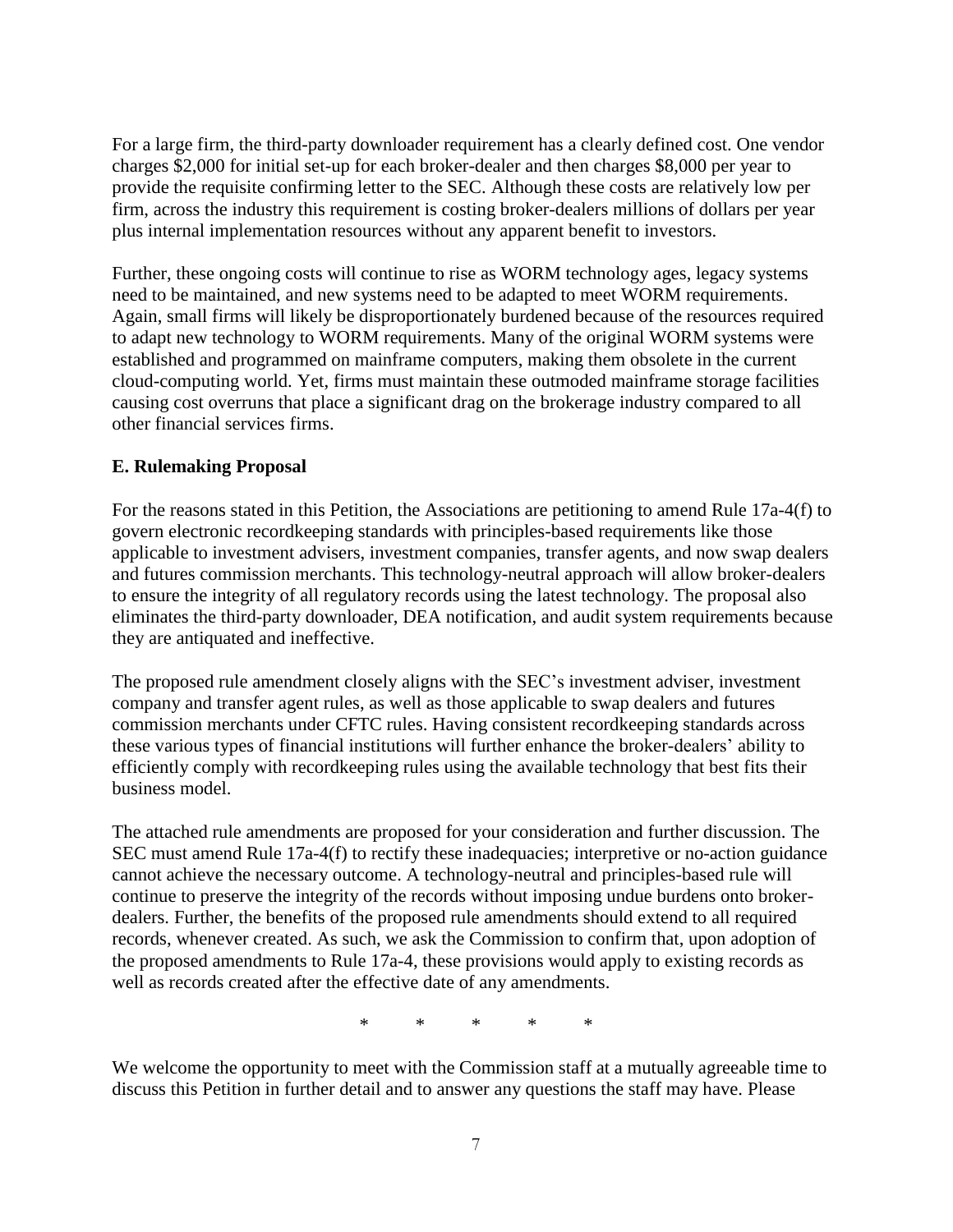contact Melissa MacGregor, Managing Director and Associate General Counsel, SIFMA at 202- 962-7300 with any questions or to arrange a meeting with the Associations.

Respectfully submitted,

Ang I Hammenn

Ira D. Hammerman Executive Vice President & General Counsel SIFMA

Rich Foster

Richard Foster Senior Vice President and Senior Counsel for Regulatory and Legal Affairs Financial Service Roundtable

lin functor

Allison L $\theta$ rton Senior Vice President & General Counsel Futures Industry Association

*\_\_\_\_\_\_\_\_\_\_\_\_\_\_\_\_\_\_\_\_\_\_*

Steven Kennedy Global Head of Public Policy International Swaps and Derivatives Association

David T. Bellaire, Esq. Executive Vice President & General Counsel Financial Services Institute

Attachment

cc: Chair Jay Clayton, SEC Commissioner Michael S. Piwowar, SEC Commissioner Kara M. Stein, SEC Brett Redfearn, Director, Division of Trading and Markets, SEC Michael Macchiaroli, Associate Director, Division of Trading and Markets, SEC